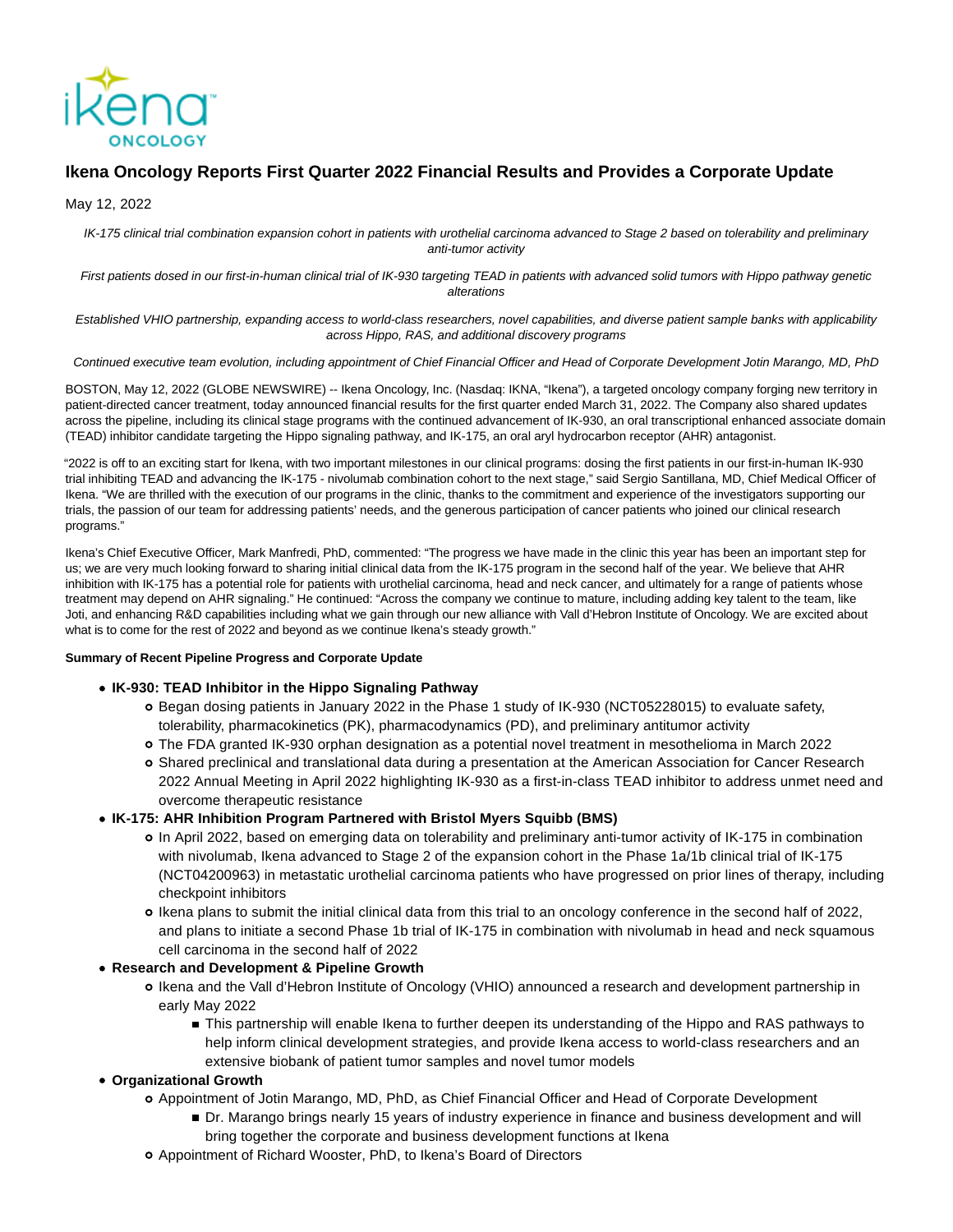## As an independent, research-focused director, Dr. Wooster brings over 30 years of experience in oncology drug discovery and development to Ikena

#### **First Quarter 2022 Financial results**

Ikena had \$212.4 million in cash, cash equivalents, marketable securities as of March 31, 2022, as compared to \$232.2 million as of December 31, 2021. Ikena believes its available cash, cash equivalents, and marketable securities will be sufficient to meet its operating requirements through mid-2024. Net cash used in operating activities was \$19.8 million for the quarter ended March 31, 2022, as compared to \$13.2 million of cash used in operating activities for the same period in 2021.

Research and development revenue under collaboration agreement of \$3.4 million and \$3.5 million for the three months ended March 31, 2022 and 2021, respectively, is related to the BMS Collaboration Agreement for the IK-175 and IK-412 programs, which was executed in January 2019.

Research and development expenses were \$14.3 million for the three months ended March 31, 2022, compared to \$10.0 million for three months ended March 31, 2021. The increase in research and development expense was primarily attributable to manufacturing development and clinical trial costs for IK-930 as we began to dose patients in January 2022 in our Phase 1 study, and research activities for other discovery stage programs. In addition, research and development expenses related to personnel and overhead increased due to an increase in headcount. This increase in research and development expenses was partially offset by a decrease in development activities for IK-412 due to the pause of the program in Q4 2021.

General and administrative expenses were \$6.0 million for the three months ended March 31, 2022, as compared to \$3.2 million for the three months ended March 31, 2021. The increase was primarily attributable to an increase in compensation expense due to an increase in headcount and in insurance expense, as well as general increases in legal, consulting and facilities expenses to support our operations as a public company.

## **About Ikena Oncology**

Ikena Oncology<sup>TM</sup> is focused on developing novel therapies targeting key signaling pathways that drive the formation and spread of cancer. The Company's lead targeted oncology program, IK-930, is a TEAD inhibitor addressing the Hippo signaling pathway, a known tumor suppressor pathway that also drives resistance to multiple targeted therapies. The Company's ongoing discovery research spans other targets in the Hippo pathway as well as the RAS signaling pathway. Additional programs targeting the tumor microenvironment and immune signaling are in the clinic, including IK-175, an AHR antagonist, which is being developed in collaboration with Bristol Myers Squibb. Ikena's pipeline is built on addressing genetically defined or biomarker-driven cancers and developing therapies that can serve specific patient populations in need of new therapeutic options. To learn more, visit [www.ikenaoncology.com o](https://www.globenewswire.com/Tracker?data=e2ggs39fWCXyB9UYHAJWPxDpkxFISpQm-qq2Lp_Amelev2g552wLgIoy93oq06up7hZ-1xBs_Eq42U-44oYvR9vWtcotKXyLa3ZBrC3K3i-YzNCCqvrt2B9d5L9kFQarClwIcUiRlxPtQ7eeNJSjQpdHS4DTib1M2T4trmGnIQBfpHmOrgmeDW6_1TGgoiafkHHmWMXmrwiVR6TfdpE7AngPYRRzgbwtBWFVeqUtHMCm6w7zBOrl_pghRCm05q5IUCCJz1I9rB5FH8Fs4JwAMA==)r follow us on [Twitter a](https://www.globenewswire.com/Tracker?data=IxM63rrOy2YcJ_D68sMBDBg15Koke5ice-QrpjkWJuWLM_atF9NMQ6cx4sasbaHNUzJRN0XnIKeP_Qi97fo9Yuk9phJN-x0bZ0LvMgqkuzbPRjsoY7Q6yRR0V-j1mGYoMS8GP3gtVOFrcINC2dX83B59AteJsNoLTRDrHGufXpgIXywonyfAZk_GEODgrASChKH6dpu8B_vMG2Y2SBtkJ7FJT13_h5EIFUKtc2ySrTE=)nd [LinkedIn.](https://www.globenewswire.com/Tracker?data=h_uNAfIrJgROBEawlOheYtwKqRy7sdE90DQ4CpzZs9IEs1qOVJxrWmmuOwakiR-F0u2JQt2MaKJephshe3s-jOpomTuDI8keCYyU-3RsaeItBpCO7MtwodWBjb5tB1EUqqUkUYbsulT1DpzXwRfj6mKe-BDOv3-8ABybOFPWdHQ8O17bw1TpZ6dWGfMNJV5_VCoW3ch9T7Ikj35WxIpGOObMu6eg91TwR-5-tFNiqsEioSuaqlIspbV3vTgGbZit)

### **Forward-Looking Statements**

This press release contains forward-looking statements within the meaning of the Private Securities Litigation Reform Act of 1995, as amended, including, without limitation, statements regarding: the timing and advancement of our targeted oncology programs; our expectations regarding the therapeutic benefit of our targeted oncology programs; expectations regarding our new executive officer; our ability to efficiently discover and develop product candidates; our ability to obtain and maintain regulatory approval of our product candidates; the implementation of our business model, and strategic plans for our business and product candidates. The words "may," "will," "could," "would," "should," "expect," "plan," "anticipate," "intend," "believe," "estimate," "predict," "project," "potential," "continue," "target" and similar expressions are intended to identify forward-looking statements, although not all forward-looking statements contain these identifying words. Any forward-looking statements in this press release are based on management's current expectations and beliefs and are subject to a number of risks, uncertainties and important factors that may cause actual events or results to differ materially from those expressed or implied by any forward-looking statements contained in this press release, including, without limitation, those risks and uncertainties related to the timing and advancement of our targeted oncology programs; our expectations regarding the therapeutic benefit of our targeted oncology programs; expectations regarding our new executive officer; our ability to efficiently discover and develop product candidates; the implementation of our business model, and strategic plans for our business and product candidates, and other factors discussed in the "Risk Factors" section of Ikena's Form 10-Q for the quarter ended March 31, 2022, which is on file with the SEC, as updated by any subsequent SEC filings. We caution you not to place undue reliance on any forward-looking statements, which speak only as of the date they are made. We disclaim any obligation to publicly update or revise any such statements to reflect any change in expectations or in events, conditions or circumstances on which any such statements may be based, or that may affect the likelihood that actual results will differ from those set forth in the forward-looking statements. Any forward-looking statements contained in this press release represent our views only as of the date hereof and should not be relied upon as representing its views as of any subsequent date. We explicitly disclaim any obligation to update any forward-looking statements.

#### **Investor Contact:**

Rebecca Cohen Ikena Oncology [rcohen@ikenaoncology.com](https://www.globenewswire.com/Tracker?data=CGDmnBQ-exZMOPnfyrYR245BRm-uJj0Vux-3ZwWvc8fb913lipUJO6Hav37Wn461QteVO_laMqyp8BGk8nRnq71LSR6wlStIy60Zxsza4Kg=)

#### **Media Contact:**

Gwen Schanker LifeSci Communications [gschanker@lifescicomms.com](https://www.globenewswire.com/Tracker?data=H-SOMETJ-4n2GsGIdeYH1ymRbY3G-HeukVbsTo5t_mbGrw_9fmnmFguk3LdhZe5nyhQv9yeFR-nyqw2ZkIKTAF_8Ad5yGfHy1jyLDdMEUvmnEthAx2YzET0voMv3YV2Y)

# **Selected Financial Information (in thousands, except share and per share data)**

| <b>Statement of Operations Items:</b>                          | Three Months Ended March 31. |        |  |        |
|----------------------------------------------------------------|------------------------------|--------|--|--------|
|                                                                |                              | 2022   |  | 2021   |
| Research and development revenue under collaboration agreement |                              | 3.384  |  | 3.474  |
| Operating expenses:                                            |                              |        |  |        |
| Research and development                                       |                              | 14.343 |  | 10.021 |